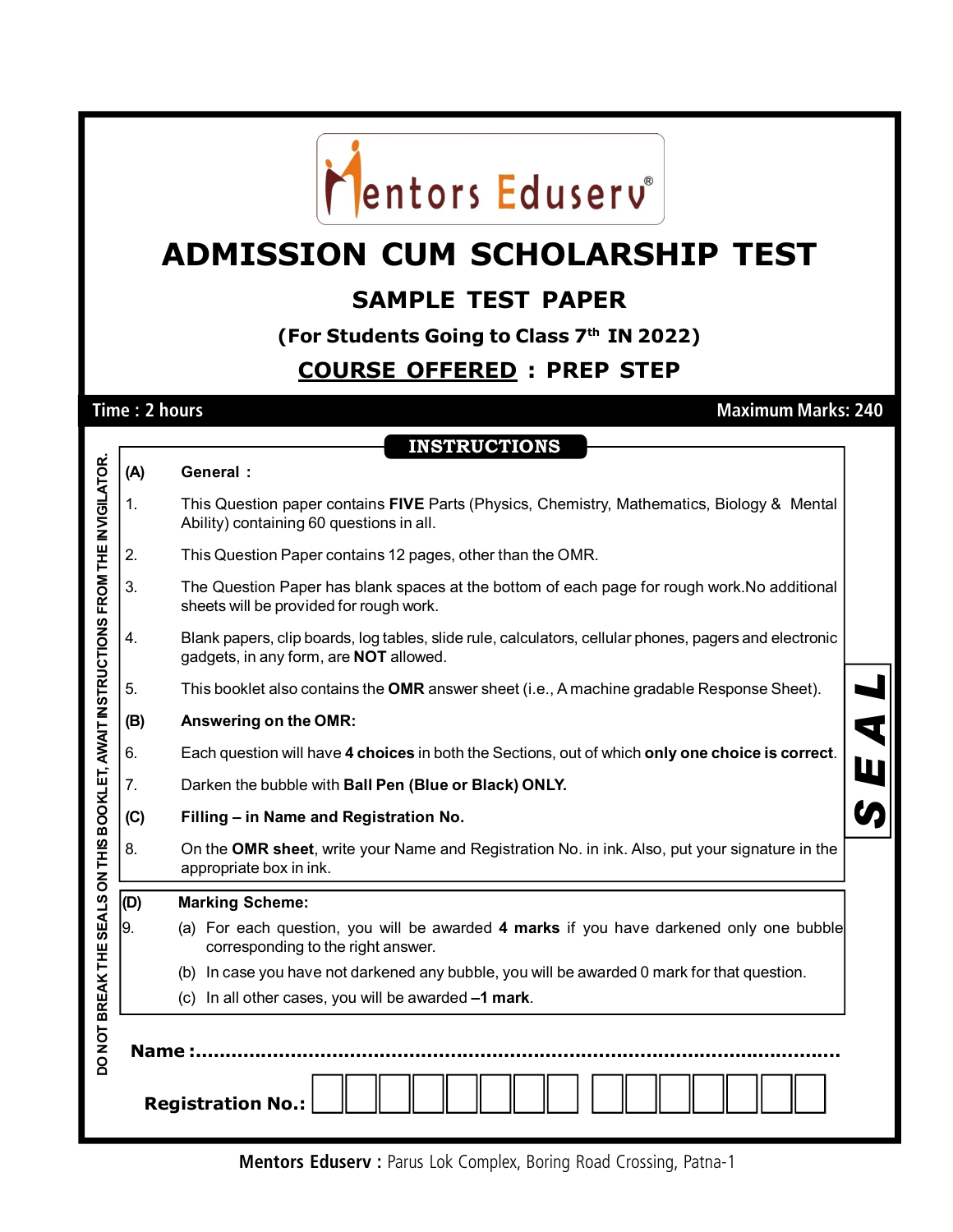

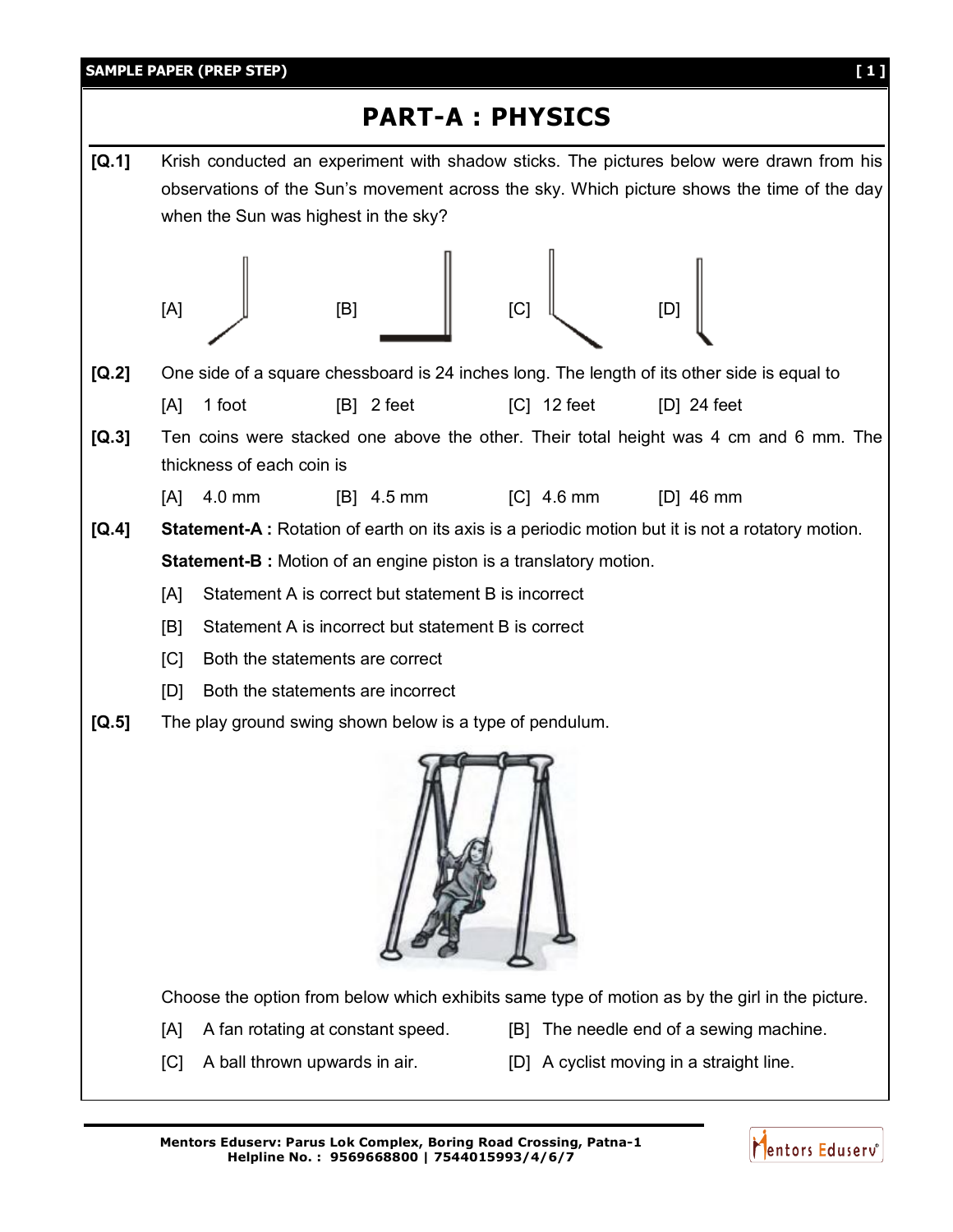

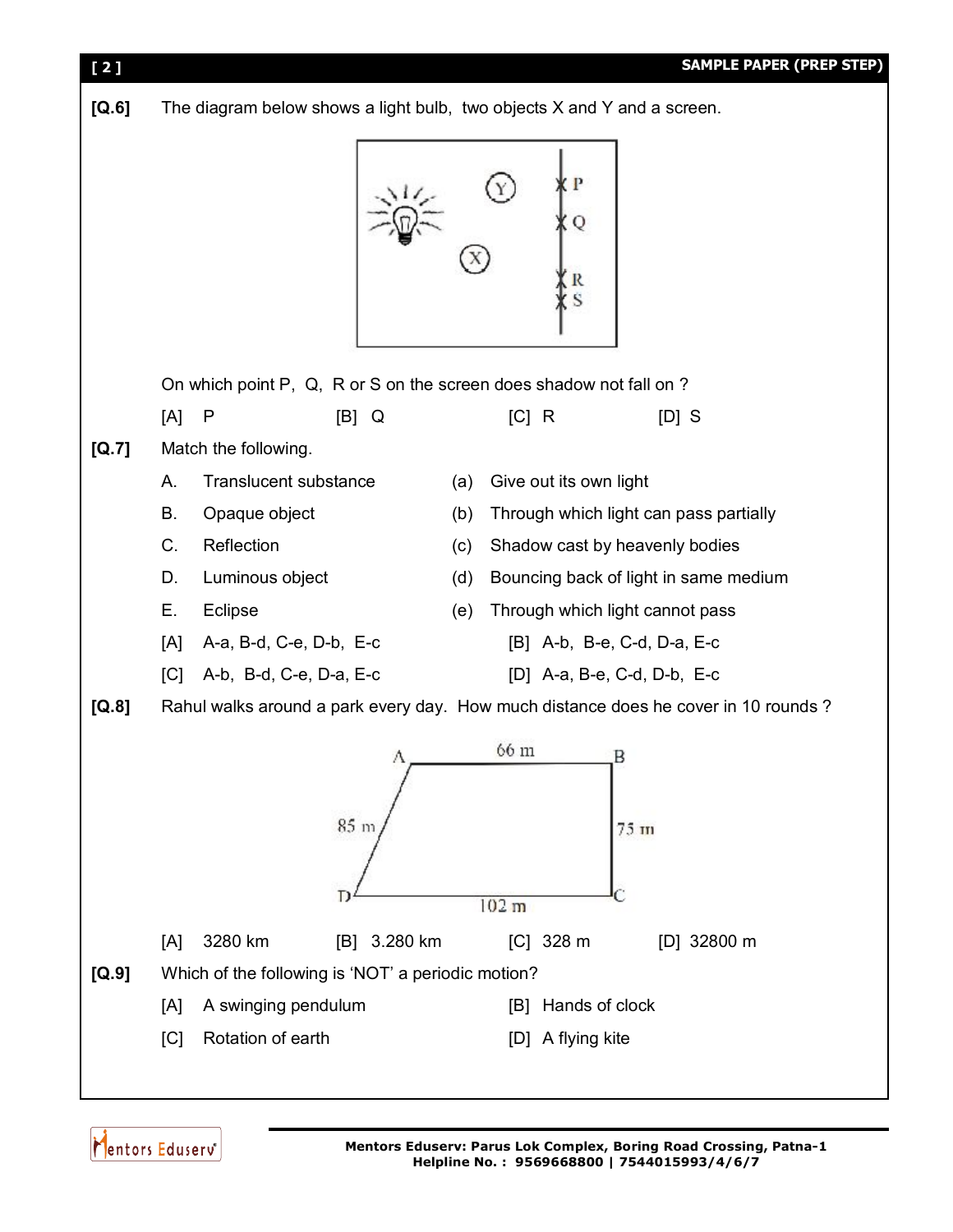

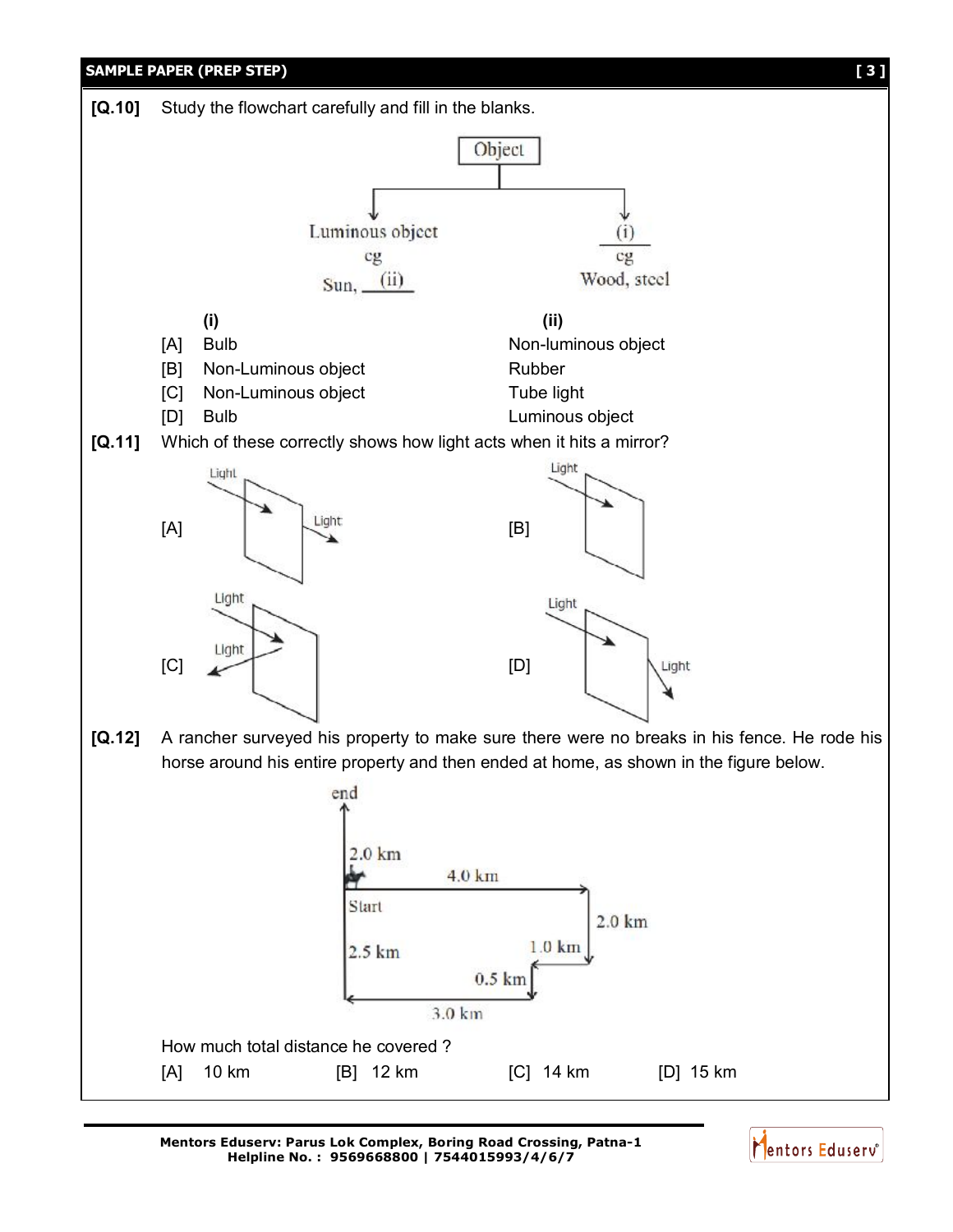| [4]                      |                                                                           | <b>SAMPLE PAPER (PREP STEP)</b>                                                                  |  |  |  |  |  |  |  |  |
|--------------------------|---------------------------------------------------------------------------|--------------------------------------------------------------------------------------------------|--|--|--|--|--|--|--|--|
| <b>PART-B: CHEMISTRY</b> |                                                                           |                                                                                                  |  |  |  |  |  |  |  |  |
| [Q.13]                   | Muslin cloth is used for:                                                 |                                                                                                  |  |  |  |  |  |  |  |  |
|                          | Filtration<br>[B] Sedimentation<br>[A]                                    | [C] Decantation<br>[D] Condensation                                                              |  |  |  |  |  |  |  |  |
| [Q.14]                   | is called                                                                 | If a cold steel plate is held in the steam, water droplets can be seen on the plate. This change |  |  |  |  |  |  |  |  |
|                          | Evaporation<br><b>Boiling</b><br>[A]<br>[B]                               | [C] Melting<br>[D] Condensation                                                                  |  |  |  |  |  |  |  |  |
| [Q.15]                   |                                                                           | When ammonium chloride is heated it turns directly into the vapour state. This process is called |  |  |  |  |  |  |  |  |
|                          | sublimation<br>[B] condensation<br>[A]                                    | [C] melting<br>[D] freezing                                                                      |  |  |  |  |  |  |  |  |
| [Q.16]                   | Which of the following is not a gaseous state of matter?                  |                                                                                                  |  |  |  |  |  |  |  |  |
|                          | Smoke<br>[A]<br>[B] Rain                                                  | [C] Water vapour [D] Air                                                                         |  |  |  |  |  |  |  |  |
| [Q.17]                   | Identify the material 'P' from the information given below.               |                                                                                                  |  |  |  |  |  |  |  |  |
|                          |                                                                           |                                                                                                  |  |  |  |  |  |  |  |  |
|                          |                                                                           |                                                                                                  |  |  |  |  |  |  |  |  |
|                          | Can be recycled<br>Bio-degradable                                         |                                                                                                  |  |  |  |  |  |  |  |  |
|                          | Non-toxic and useful                                                      |                                                                                                  |  |  |  |  |  |  |  |  |
|                          |                                                                           |                                                                                                  |  |  |  |  |  |  |  |  |
|                          | [B] Glass bottle<br>[A]<br>Paper                                          | [C] Metal can<br>[D] Plastic                                                                     |  |  |  |  |  |  |  |  |
| [Q.18]                   | What is the name of process which involves twisting of strands of fibres? |                                                                                                  |  |  |  |  |  |  |  |  |
|                          | Ginning<br>[B] Weaving<br>[A]                                             | [C] Retting<br>[D] Spinning                                                                      |  |  |  |  |  |  |  |  |
| [Q.19]                   | The spinner in washing machine dries clothes, works on the principle of   |                                                                                                  |  |  |  |  |  |  |  |  |
|                          | Sedimentation<br>[A]                                                      | [B] Evaporation                                                                                  |  |  |  |  |  |  |  |  |
|                          | Centrifugation<br>[C]                                                     | [D] Crystallization                                                                              |  |  |  |  |  |  |  |  |
| [Q.20]                   | Which fabric has dull surface?                                            |                                                                                                  |  |  |  |  |  |  |  |  |
|                          | [A] Nylon<br>$[B]$ Silk                                                   | [C] Jute<br>[D] Rayon                                                                            |  |  |  |  |  |  |  |  |
| [Q.21]                   | Which of the following fibres is used in the production of ropes, canvas, | clothes and                                                                                      |  |  |  |  |  |  |  |  |
|                          | paper?                                                                    |                                                                                                  |  |  |  |  |  |  |  |  |
|                          | [A] Cotton<br>[B] Coir                                                    | [C] Silk [D] Hemp                                                                                |  |  |  |  |  |  |  |  |
| $[Q.22]$                 | Intermolecular spaces are ________ in gases and _______ in solids.        |                                                                                                  |  |  |  |  |  |  |  |  |
|                          | [A] Smaller, Larger                                                       | [B] Smaller, Smaller                                                                             |  |  |  |  |  |  |  |  |
|                          | Larger, Smaller<br>[C]                                                    | [D] Larger, Larger                                                                               |  |  |  |  |  |  |  |  |
|                          |                                                                           |                                                                                                  |  |  |  |  |  |  |  |  |

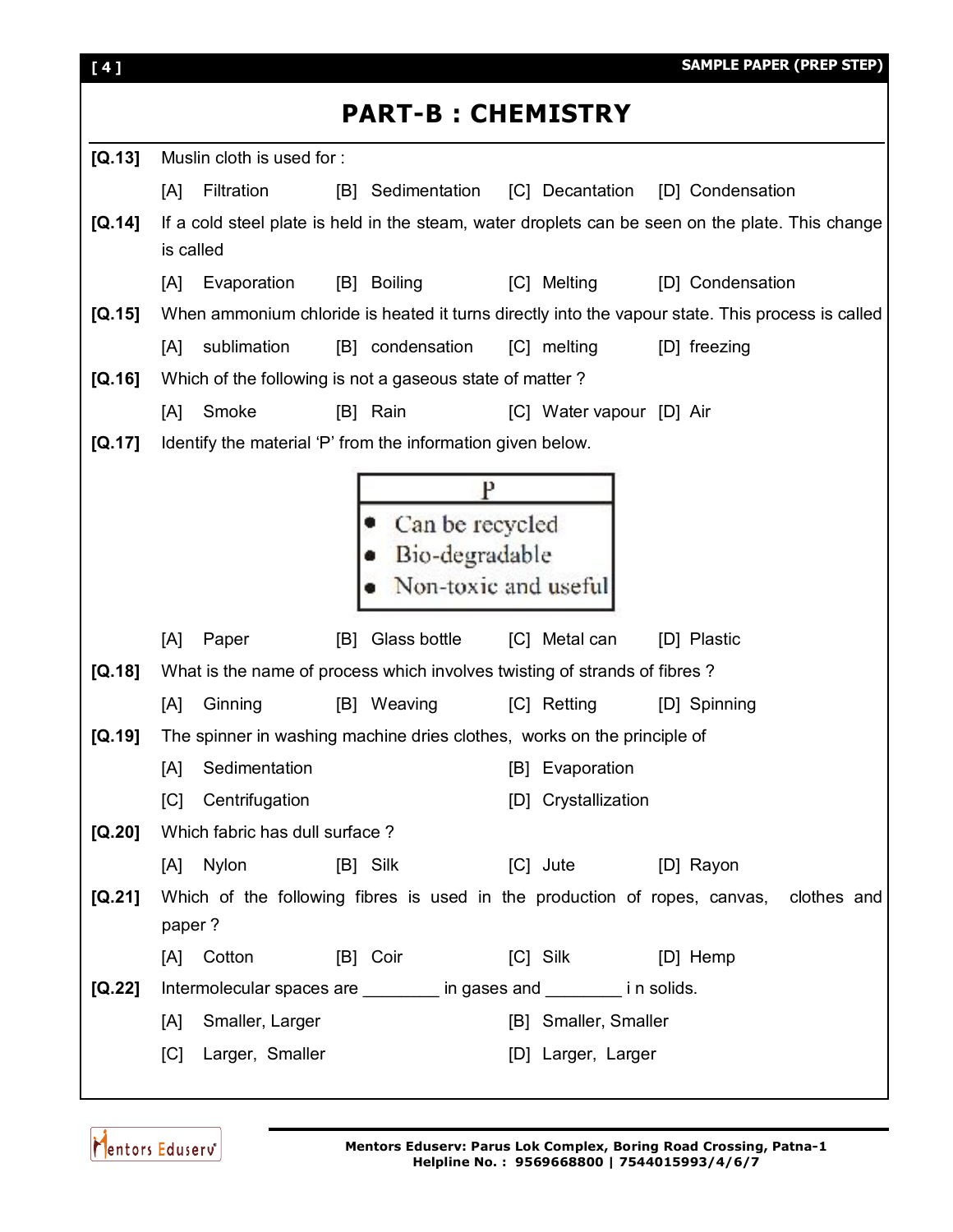| <b>SAMPLE PAPER (PREP STEP)</b><br>[5] |                                                                                                     |                                                                                                                                                                  |  |  |  |  |  |  |  |
|----------------------------------------|-----------------------------------------------------------------------------------------------------|------------------------------------------------------------------------------------------------------------------------------------------------------------------|--|--|--|--|--|--|--|
| [Q.23]                                 | Identify P in the given venn diagram.                                                               |                                                                                                                                                                  |  |  |  |  |  |  |  |
|                                        |                                                                                                     | Bran<br>Pebbles<br>from<br>from<br>wheat<br>sand<br>flour                                                                                                        |  |  |  |  |  |  |  |
|                                        | [A]                                                                                                 | Filtration<br>Winnowing<br>[C] Sieving<br>[D] Threshing<br>[B]                                                                                                   |  |  |  |  |  |  |  |
| [Q.24]                                 | Annu took a glass beaker and filled it with clean water. She put a silver coin in it and looked the |                                                                                                                                                                  |  |  |  |  |  |  |  |
|                                        | coin from the top of the beaker. What would be her observation?                                     |                                                                                                                                                                  |  |  |  |  |  |  |  |
|                                        | -Beaker<br>Water<br>Coin                                                                            |                                                                                                                                                                  |  |  |  |  |  |  |  |
|                                        | She could not see the coin properly because water is translucent.<br>[A]                            |                                                                                                                                                                  |  |  |  |  |  |  |  |
|                                        | [B]<br>She could see the coin clearly because water is opaque.                                      |                                                                                                                                                                  |  |  |  |  |  |  |  |
|                                        | [C]                                                                                                 | She could see the coin clearly because water is transparent.                                                                                                     |  |  |  |  |  |  |  |
|                                        | [D]<br>She could not see the the coin because the coin is transparent.                              |                                                                                                                                                                  |  |  |  |  |  |  |  |
|                                        |                                                                                                     |                                                                                                                                                                  |  |  |  |  |  |  |  |
|                                        |                                                                                                     | <b>PART-C: MATHEMATICS</b>                                                                                                                                       |  |  |  |  |  |  |  |
| $[Q.25]$                               | $4^{2}8$                                                                                            | ?                                                                                                                                                                |  |  |  |  |  |  |  |
|                                        | [A]                                                                                                 | $[B]$ 4.87<br>$[C]$ 4.875<br>4.78<br>[D] None of these                                                                                                           |  |  |  |  |  |  |  |
| $[Q.26]$                               |                                                                                                     | With the angles given below, in which case the construction of triangle is possible?                                                                             |  |  |  |  |  |  |  |
|                                        | [A]                                                                                                 | $30^{\circ}$ , $60^{\circ}$ , $70^{\circ}$<br>[B] 50°, 70°, 60°<br>[C] $40^{\circ}$ , $80^{\circ}$ , $65^{\circ}$ [D] $72^{\circ}$ , $28^{\circ}$ , $90^{\circ}$ |  |  |  |  |  |  |  |
| $[Q.27]$                               |                                                                                                     | What do you mean by a regular quadrilateral?                                                                                                                     |  |  |  |  |  |  |  |
|                                        | [A]                                                                                                 | A rectangle<br>[C] A square [D] A trapezium<br>[B] A rhombus                                                                                                     |  |  |  |  |  |  |  |
| [Q.28]                                 |                                                                                                     | Which of the following is incorrect.                                                                                                                             |  |  |  |  |  |  |  |
|                                        |                                                                                                     | 4,02,81,008 Four crore two lakh eighty one thousand eight.<br>[A]                                                                                                |  |  |  |  |  |  |  |
|                                        |                                                                                                     | 83,07,80,120 Eighty three crore seven lakh eighty thousand one hundred twenty.<br>[B]                                                                            |  |  |  |  |  |  |  |
|                                        | [C]                                                                                                 | face value of 9 in 9,74,214 is 9 lakh.<br>[D]<br>648340021 is written with commas as (International system) 648,340,021.                                         |  |  |  |  |  |  |  |
|                                        |                                                                                                     |                                                                                                                                                                  |  |  |  |  |  |  |  |

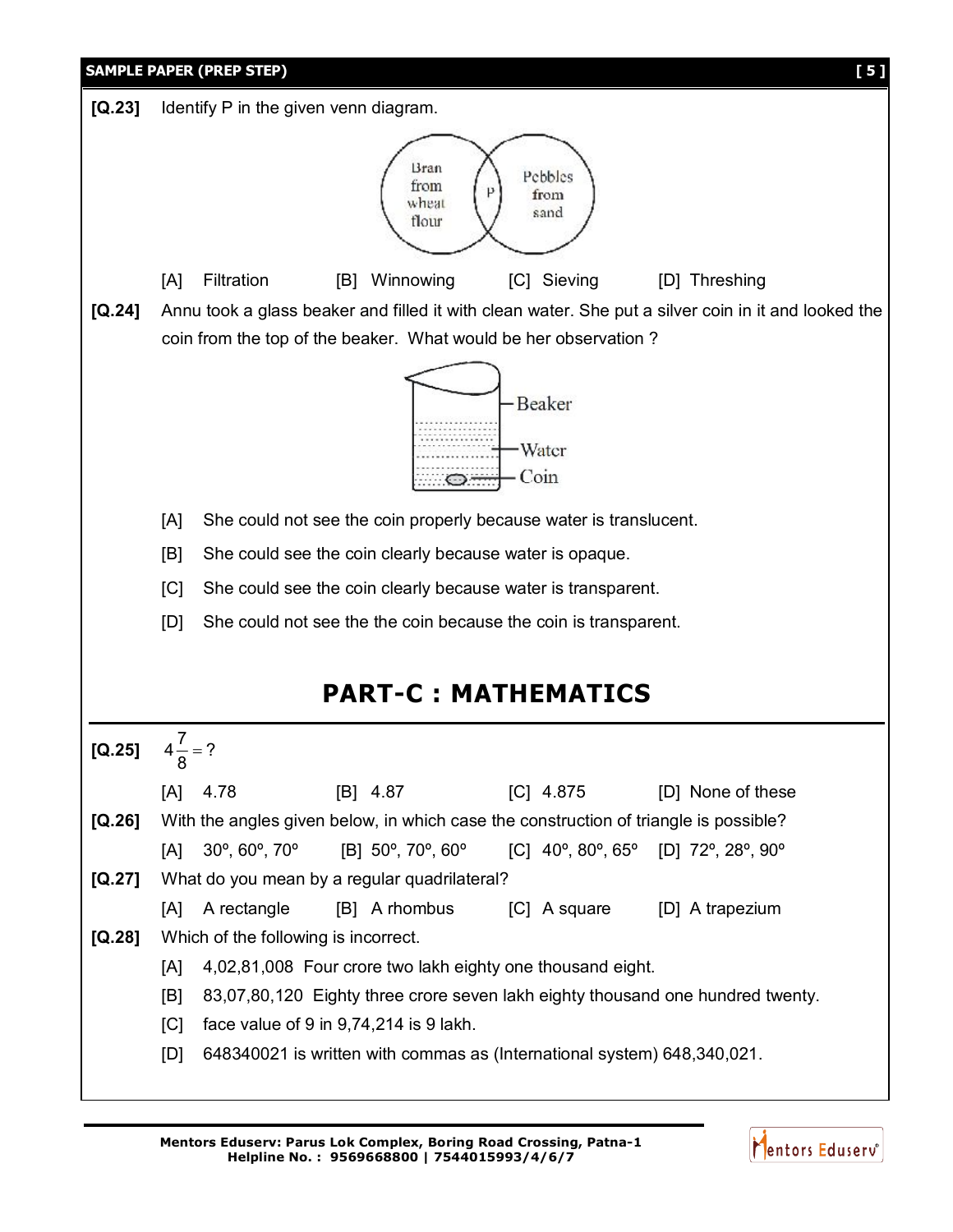

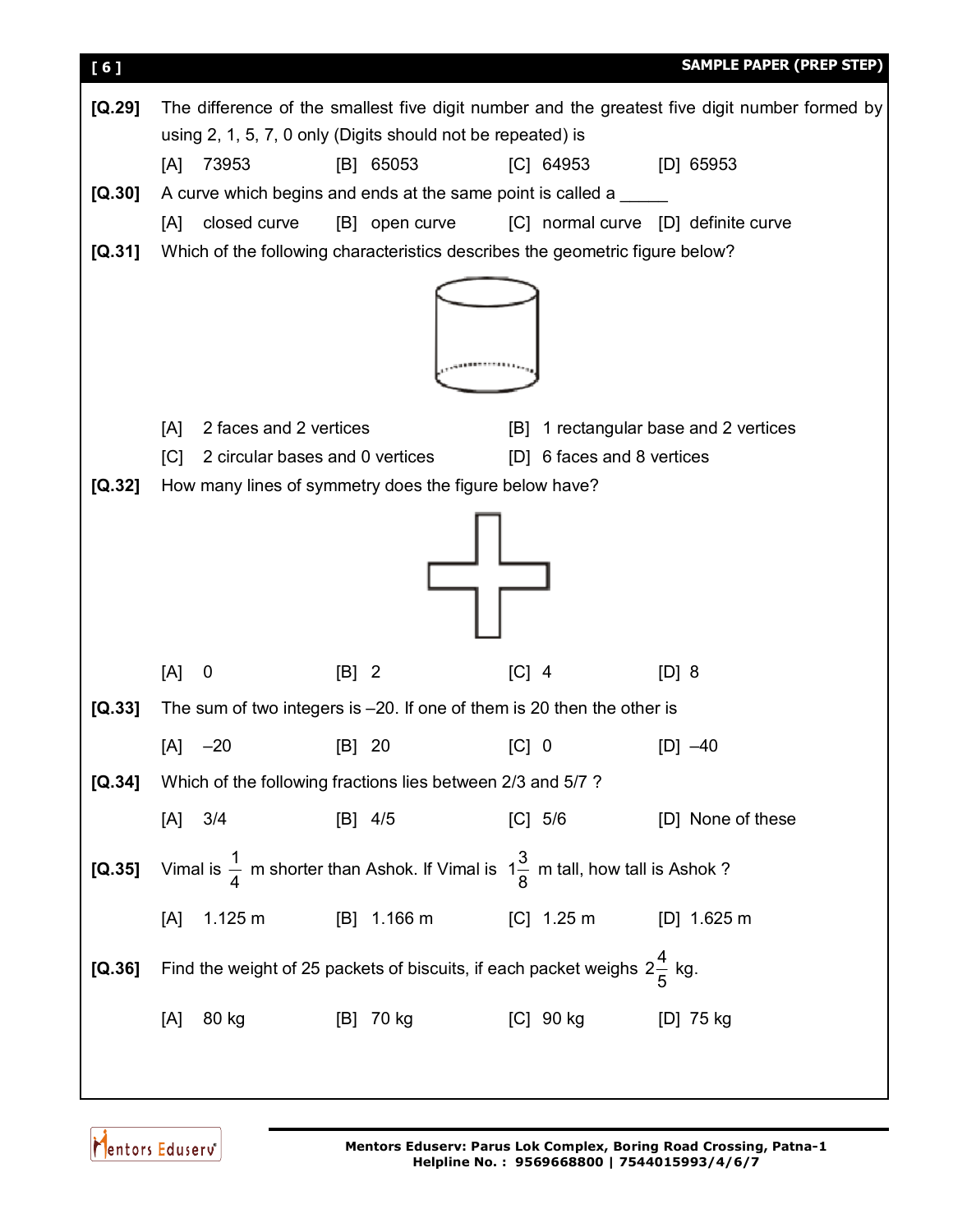

**Mentors Eduserv: Parus Lok Complex, Boring Road Crossing, Patna-1 Helpline No. : 9569668800 | 7544015993/4/6/7**

Mentors Eduserv<sup>®</sup>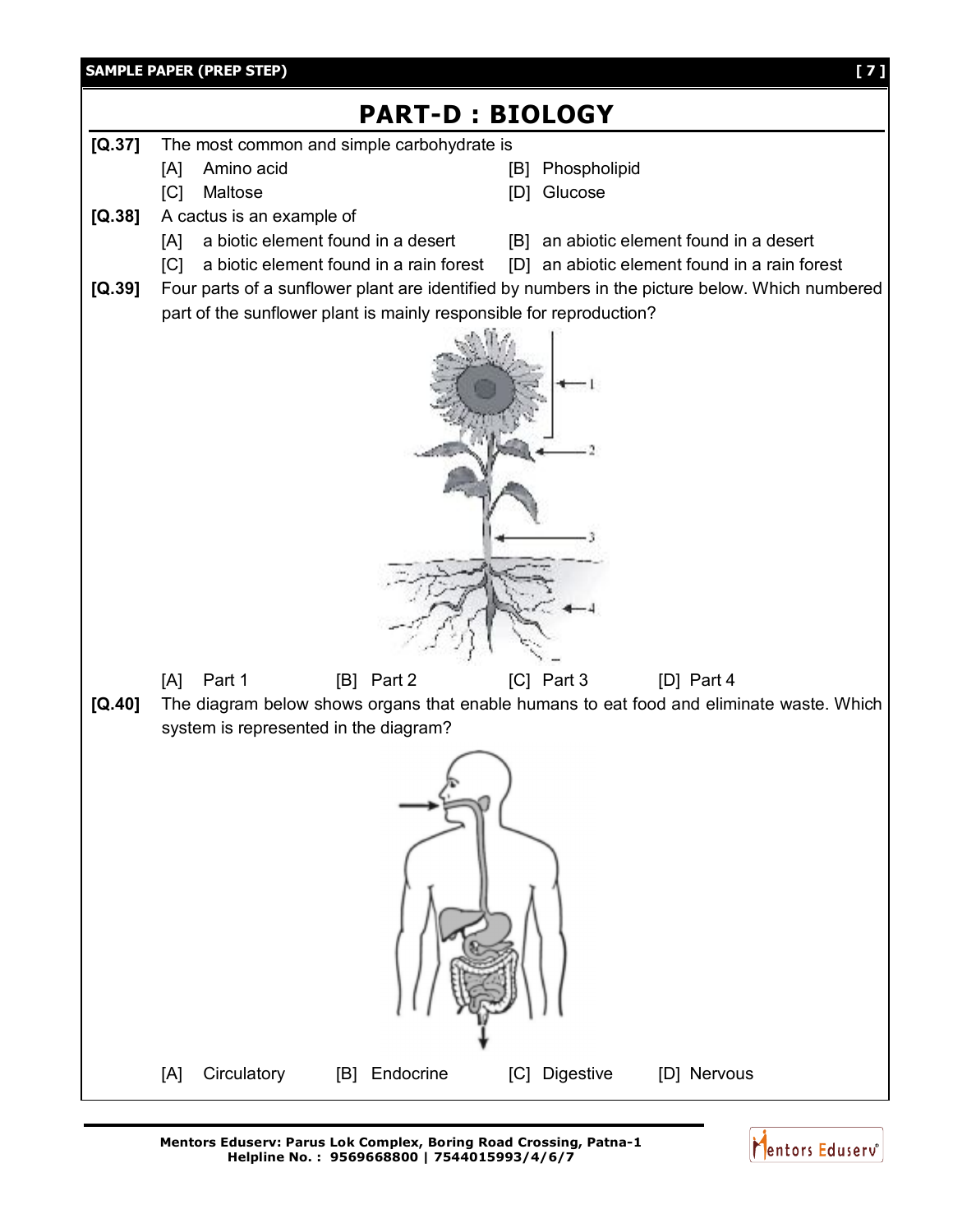

**Placed near** an open window and well watered



**All the leaves** 

are smeared

with vaseline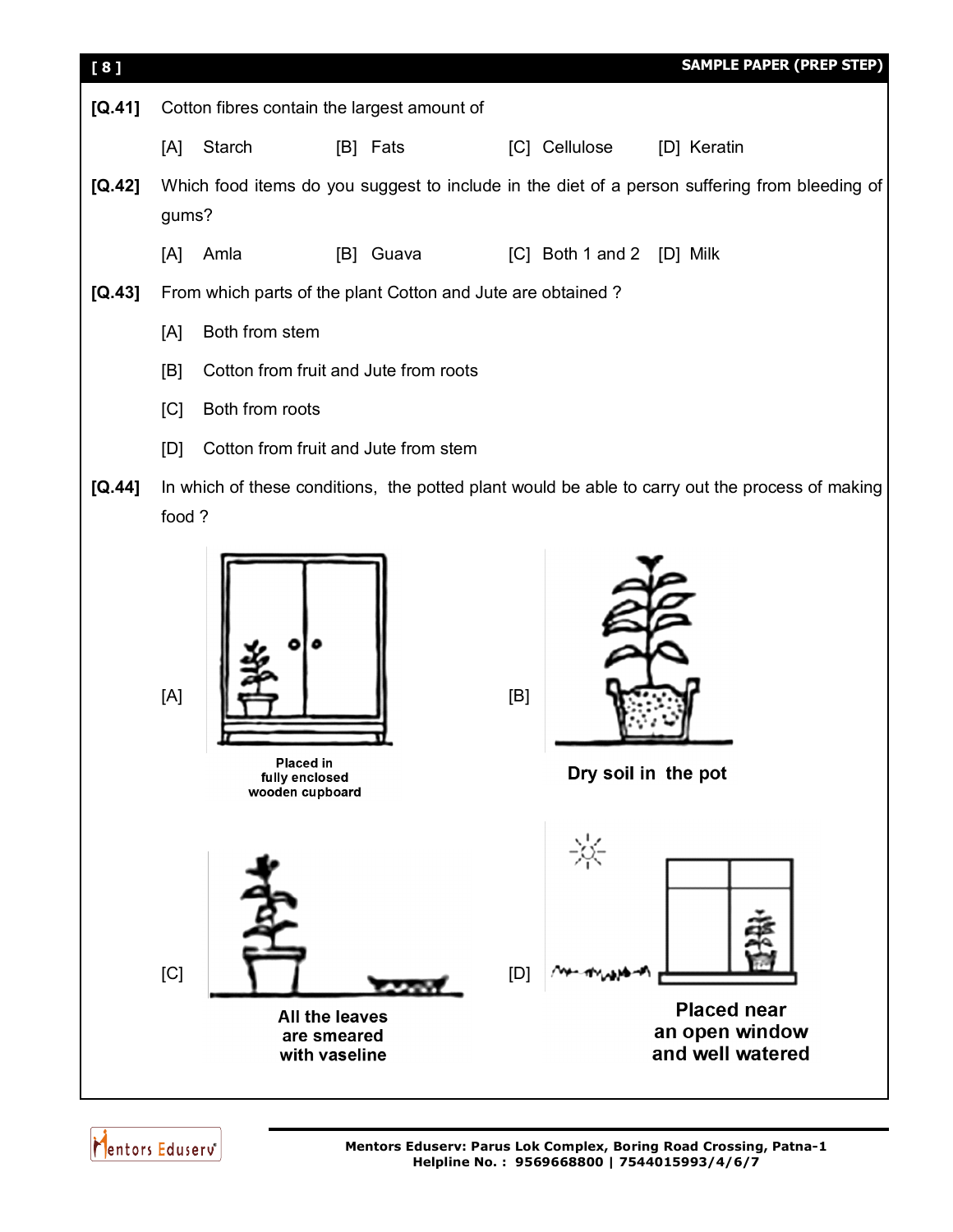

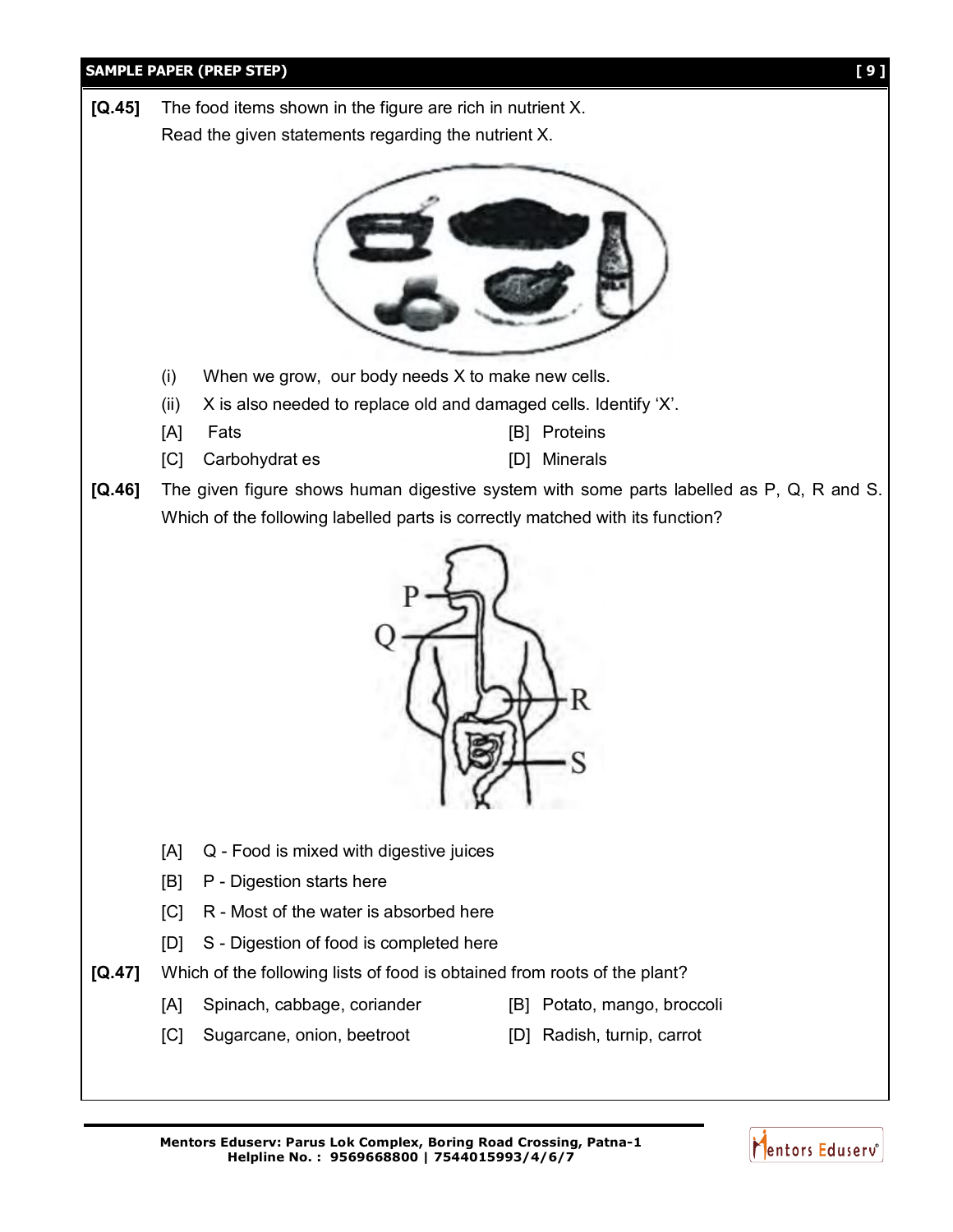

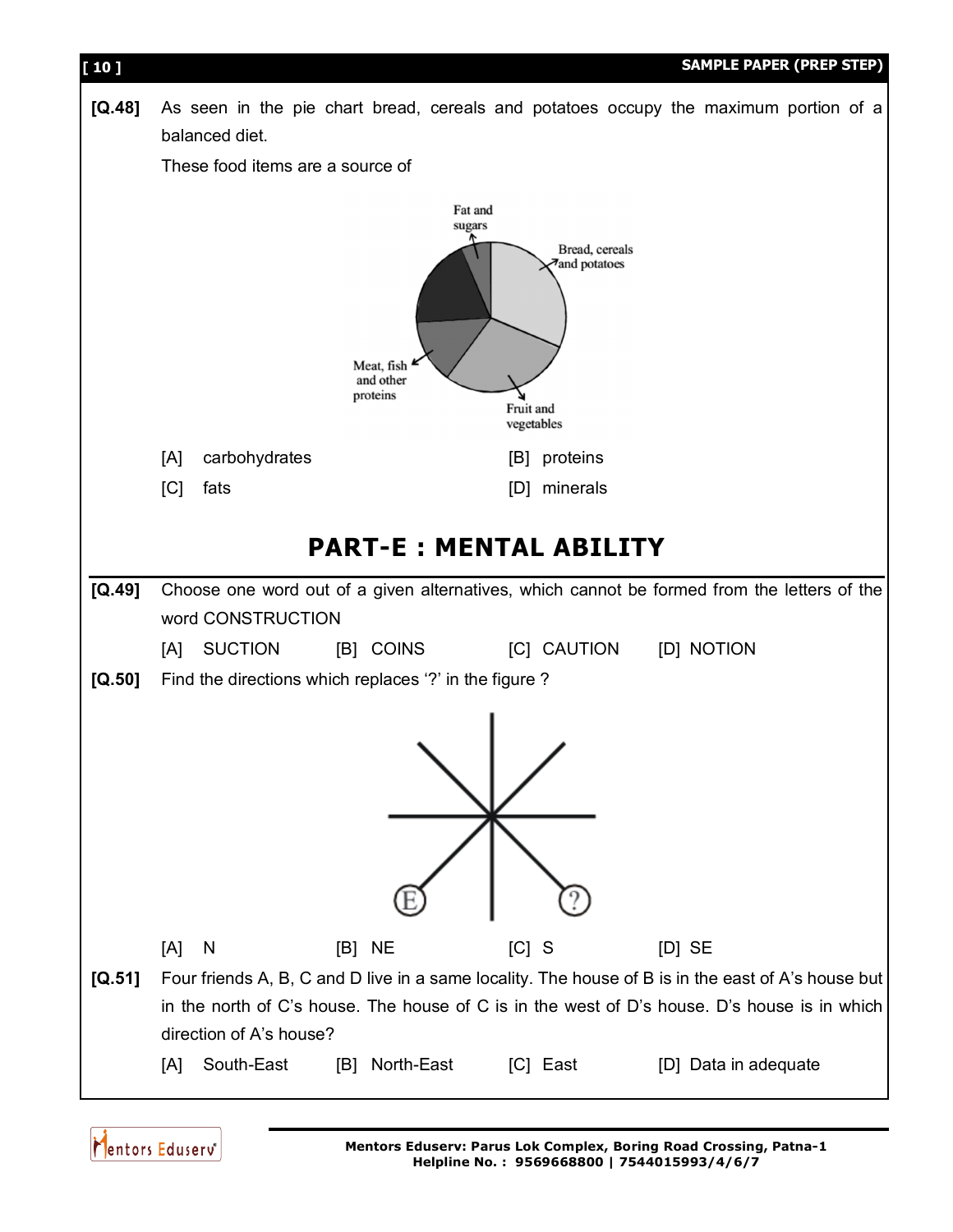

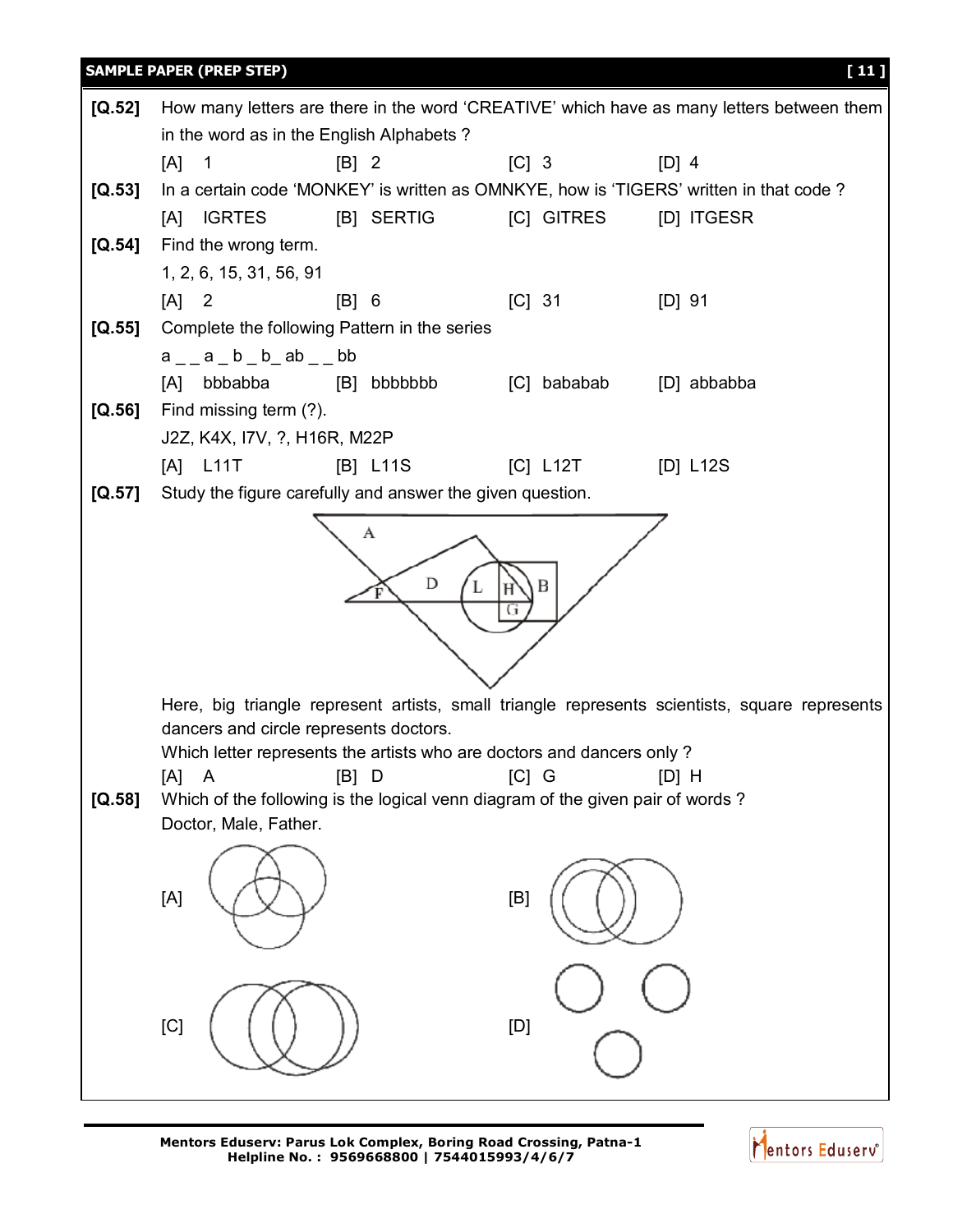